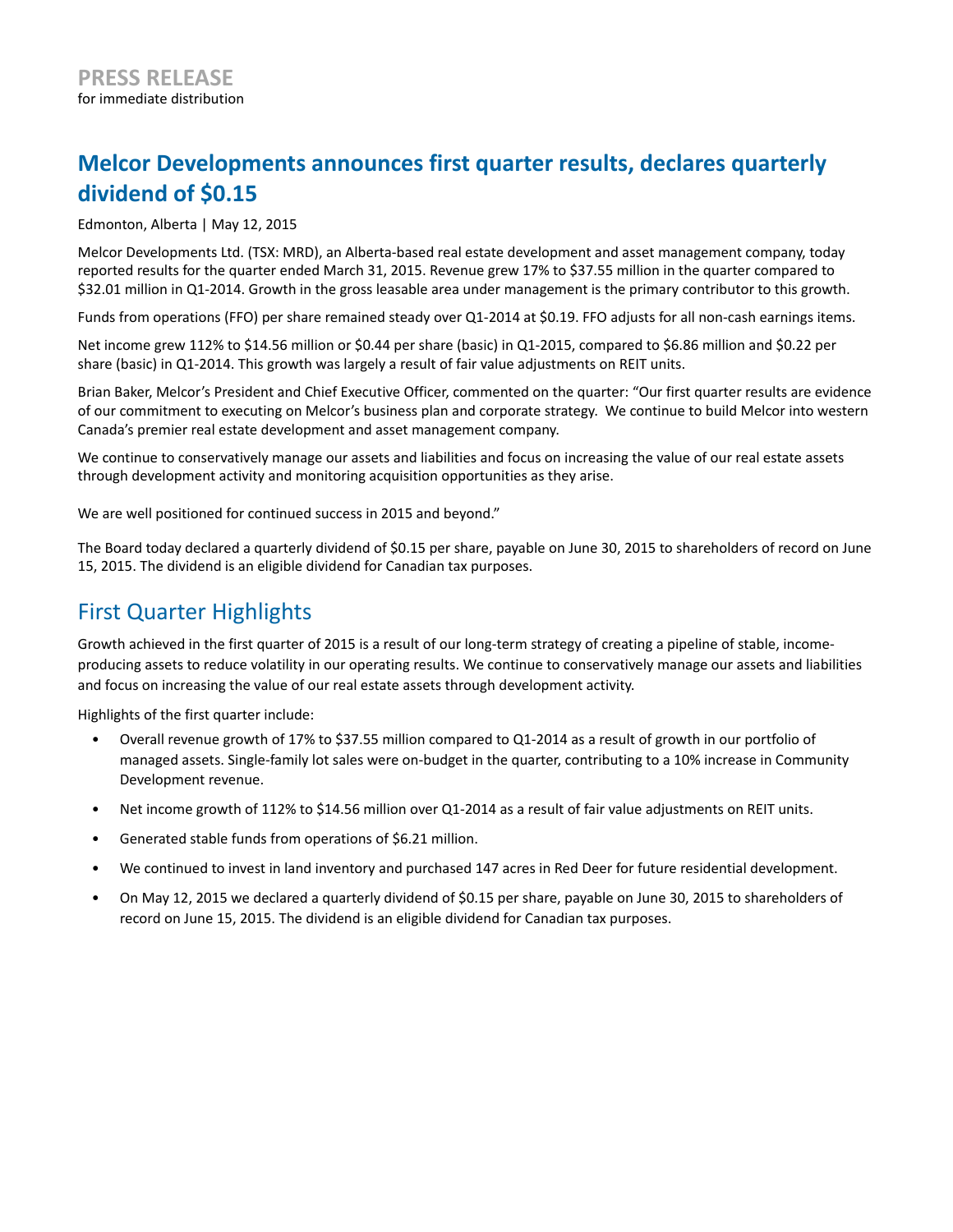# Selected Highlights

| Three months ended (\$000s except as noted) | 31-Mar-15 | 31-Mar-14 | Change  |
|---------------------------------------------|-----------|-----------|---------|
| Revenue                                     | 37,554    | 32,011    | 17.3 %  |
| Gross margin (%) *                          | 47.3%     | 51.5%     | (4.2)%  |
| Net income                                  | 14,560    | 6,864     | 112.1 % |
| Net Margin (%) *                            | 38.8%     | 21.4%     | 17.4 %  |
| Funds from operations *                     | 6,213     | 6,196     | 0.3%    |
| Per Share Data                              |           |           |         |
| Basic earnings                              | 0.44      | 0.22      | 100.0 % |
| Diluted earnings                            | 0.44      | 0.22      | 100.0 % |
| Funds from operations *                     | 0.19      | 0.20      | (5.0)%  |
| As at (\$000s except as noted)              | 31-Mar-15 | 31-Dec-14 | Change  |
|                                             |           |           |         |
| Shareholders' equity                        | 920,161   | 901,335   | 2.1%    |
| Total assets                                | 1,889,723 | 1,863,296 | 1.4 %   |
| Per Share Data                              |           |           |         |
| Book value *                                | 27.76     | 27.22     | 2.0 %   |

#### **MD&A and Financial Statements**

Information included in this press release is a summary of results. This press release should be read in conjunction with Melcor's consolidated financial statements and management's discussion and analysis for the three months ended March 31, 2015, which can be found on the company's website at www.Melcor.ca or on SEDAR (www.sedar.com).

#### **About Melcor Developments Ltd.**

Melcor is a diversified real estate development and asset management company that transforms real estate from raw land through to highquality finished product in both residential and commercial built form. Melcor develops and manages mixed-use residential communities, business and industrial parks, office buildings, retail commercial centres and golf courses.

Melcor has been focused on real estate since 1923. The company has built over 90 communities across Western Canada and today manages over 3.3 million sf in commercial real estate assets and 1,286 residential rental units. Melcor is committed to building communities that enrich quality of life - communities where people live, work, shop and play.

Melcor's headquarters are located in Edmonton, Alberta, with regional offices throughout Alberta and in British Columbia and Arizona. Melcor has been a public company since 1968 and trades on the Toronto Stock Exchange (TSX:MRD).

#### **Forward Looking Statements**

In order to provide our investors with an understanding of our current results and future prospects, our public communications often include written or verbal forward-looking statements.

Forward-looking statements are disclosures regarding possible events, conditions, or results of operations that are based on assumptions about future economic conditions, courses of action and include future-oriented financial information.

This news release and other materials filed with the Canadian securities regulators contain statements that are forward-looking. These statements represent Melcor's intentions, plans, expectations, and beliefs and are based on our experience and our assessment of historical and future trends, and the application of key assumptions relating to future events and circumstances. Future-looking statements may involve, but are not limited to, comments with respect to our strategic initiatives for 2015 and beyond, future development plans and objectives, targets, expectations of the real estate, financing and economic environments, our financial condition or the results of or outlook of our operations.

By their nature, forward-looking statements require assumptions and involve risks and uncertainties related to the business and general economic environment, many beyond our control. There is significant risk that the predictions, forecasts, valuations, conclusions or projections we make will not prove to be accurate and that our actual results will be materially different from targets, expectations, estimates or intentions expressed in forward-looking statements. We caution readers of this document not to place undue reliance on forward-looking statements. Assumptions about the performance of the Canadian and US economies and how this performance will affect Melcor's business are material factors we consider in determining our forward-looking statements. For additional information regarding material risks and assumptions, please see the discussion under Business Environment and Risk in our annual MD&A.